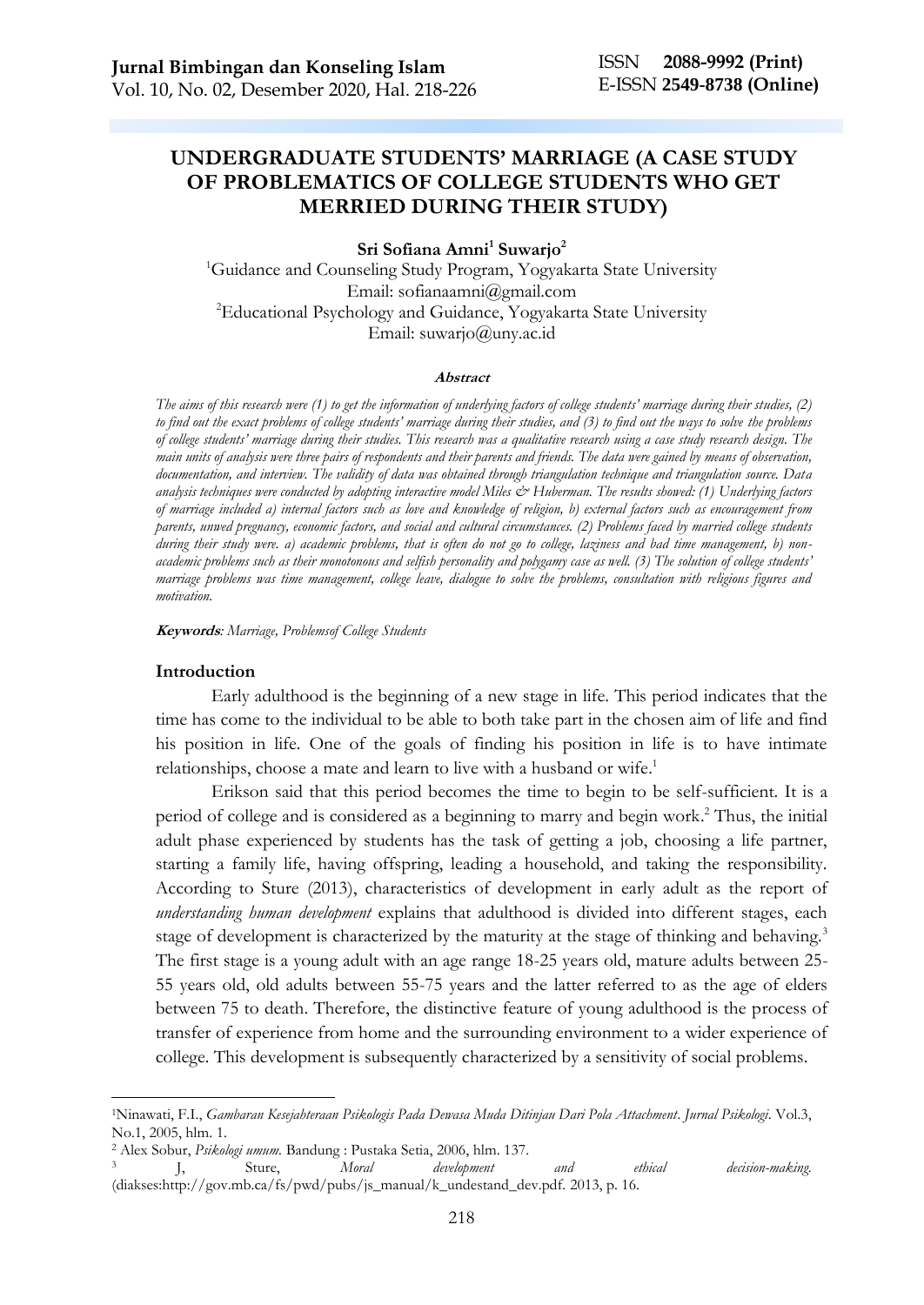In addition to physical development, adulthood is also characterized by socioemotional development such as the development of personality (identity) and spiritual. A consensus shows that personal development in early adulthood began to be honed when entering the age of 18 to 25 years. A research by Alan Waterman (Santrock: 2014) explains that students who have entered the college and marriage relationships undergo a psychological change and are able to solve the problem. This change is due to the development of rationality combined with the novelty between home and college experience that causes them to integrate the various dimensions of their personality.

The development of personality for early adulthood (college student) can not be separated from the society as an influential factor. It means that the dominant personality gives a significant impact in providing value to individual and his point of view to the world. Therefore, everyone has at least one value that affect their perspective in seeing, understanding and treating others. Moreover, most people have some value and apply it in different contexts of their lives. <sup>4</sup> Hence, in the process, college students learn about goodness and badness especially in the relation with the self as an individual. They also get it through social development in order to develop the relationship of closeness and evolve a sense of sharing experiences and empathy towards others. Izard (Sture, 2013) explains that emotional development plays a key role in the response system to individuals who have an adaptive role to equip individuals in acting appropriately.<sup>5</sup>

### **Methodology**

This research is a qualitative research with case study research type. The main unit of analysis is the three pairs of respondents, parents and respondents' friends. Research data was obtained by using observation, documentation, and interview. The validity of data is obtained through technique triangulation and source triangulation. Data analysis technique is conducted by Miles & Huberman's interactive model.

#### **Results**

1. Underlying Factors of College Students' Marriage

Based on Motivation-Hygiene theory developed by Frederick Herzberg, the motivation is categorized into two, namely: (1). Internal motivation that comes to be various encouragement that comes from within an individual like marriage because it is motivated by a sense of love and understanding of religion owned by individuals. and (2). External motivation, considered as encouragement, comes from outside the individual self like parental support, unwed pregnancy, economic encouragement and socio-cultural conditions.

2. Problematic of married college Students during their study at Hamzanwadi Selong University

Based on interviews conducted with married college students of Hamzanwadi Selong University, the research found that married students not only had academic problems, but also found non-academic problems that influenced the lecture process. It came from the situation

<sup>4</sup> J, Sture, *Moral development and ethical decision-making.*

<sup>(</sup>diakses:http://gov.mb.ca/fs/pwd/pubs/js\_manual/k\_undestand\_dev.pdf. 2013, hlm: 99 <sup>5</sup> Ibid, hlm. 102.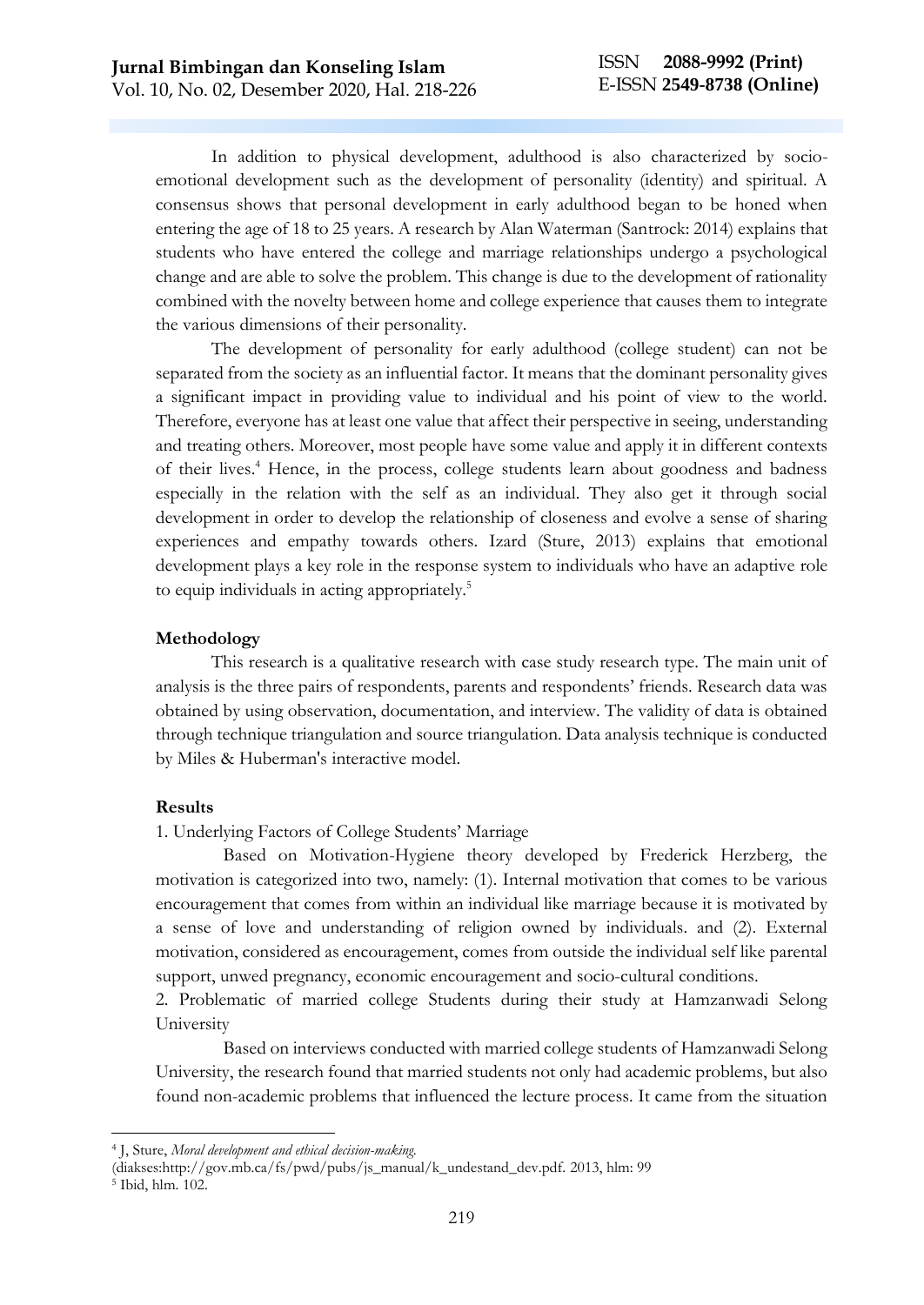of households and other macro factors such as local communities and interventions from parents of both parties. The problematic was described as follows:

a. Academic Problematic of College Student

Academic problems became the obstacles or difficulties faced by college students in planning and maximizing their learning progress. The problems were divided into three terms, namely: skipping lectures frequently, being lazy and being bad in time-management. b. Non-Academic Problematic

Non-academic problems also occurred related to life at home and concerned on the couple and daily life. The problems found in the respondents were divided into three tyes, namely: monotone factor, arrogance of each individual, and the case of polygamy.

3. Solution of Problematic Student of Hamzanwadi University Married at Lecture As noted previously, the problematic faced by college students of Hamzanwadi University involved two things, namely academic problems and non academic problems (internal household). The solution made by students in solving academic problems and households such as: fixing the time-management, finding the solution through dialogue with spouses, consulting to religious leaders, and taking college leave.

## **Discussions**

## **1. Underlying Factors Students Married at Lecture**

- a. Internal factors
- 1) Married because of love

From the results of interviews with the three respondents, the research found that the factor of love was dominant factor that affected a person to marry. Where love was used as a motivation to live life. Couples who got married at the college were mostly sophomore. Their reason of their marriage was predominantly love or deep affection of each other.

According to Maslow (Martin & Joomis, 2014), human's needs consisted of several stages. Each level of needs could be met if the previous level was relatively satisfied. It was compulsory--it meant that the needs of the lower level must be satisfied first before reaching the higher-level needs. Once the physiological needs were met, then the need for security arose afterward. The need for love and belonging (love and belongingness needs) was at the third level in Maslow's view. Lastly, the need for love became the dominant goal for every individual.<sup>6</sup>

2) Respondents' knowledge of religion

Having a religious education background through boarding school in East Lombok, their study of religious sciences had a good impact on their behaviors and mindset. Therefore, religion played an important role in the process of personality development. A person was presumedly able to recognize the rules in behaving by means of the recognition of religion, which is in line with religious thought. Religion also played a role in forbidding every individual from negative actions and leading individuals to a better direction. Religious education was a process based on a goal, which will give the expected outcomes for each learner.

<sup>6</sup> Martin, D. & Joomis. K., *Building teacher: a constructivist approach to introducting education.* Belmont, Wadsworth, 2014, hlm.72-75.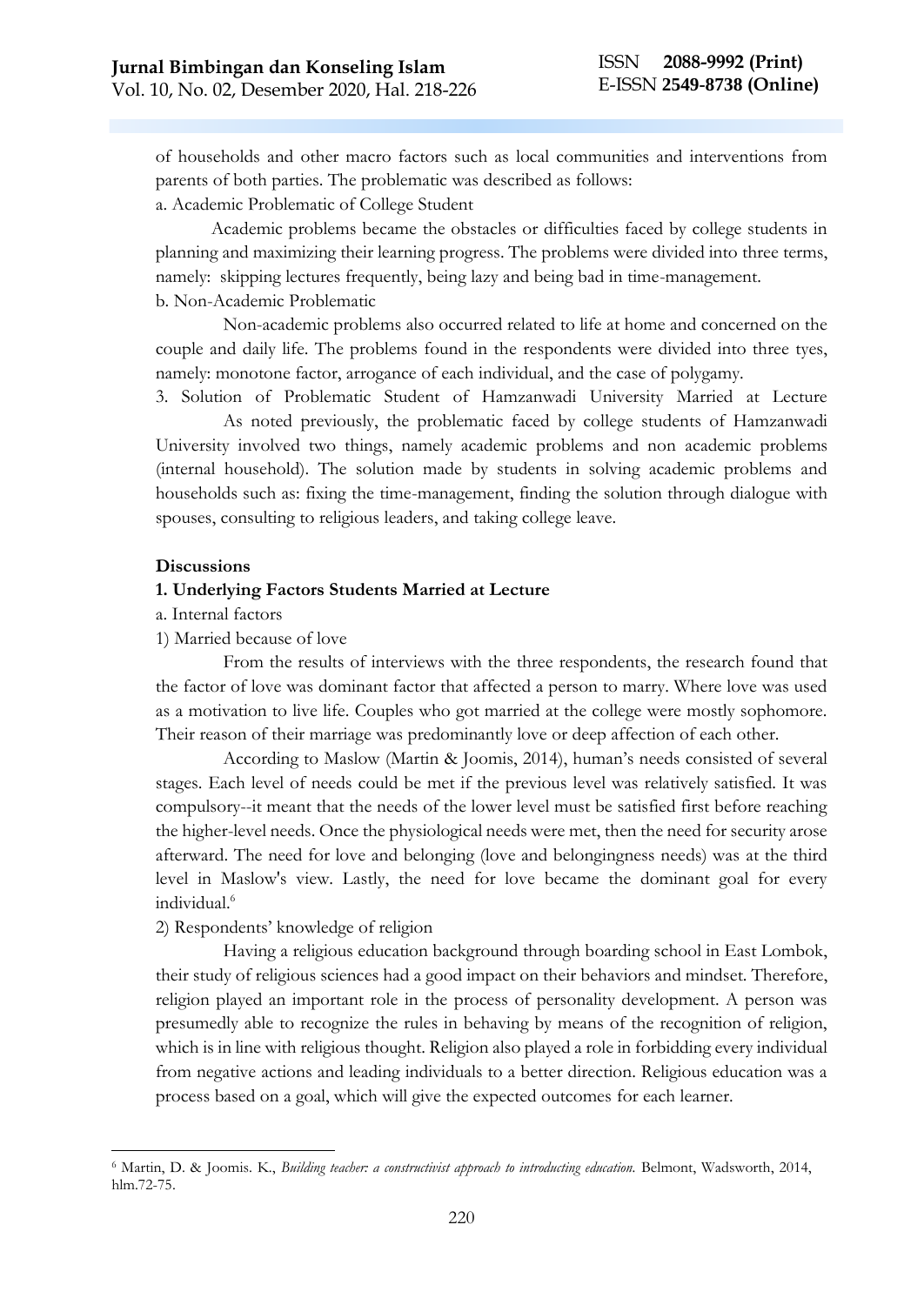Yunus (2004) stated that one of the advantages of human beings as God's creature was granted the feeling and ability to understand and know God. In other words, humans are endowed with religious instincts. This religious nature is a disposition (basic ability) that contained the possibility or opportunity to develop. However, regarding the direction and quality, the development of their understanding thoroughly depended on the quality of education they get. $<sup>7</sup>$ </sup>

It can be construed that religion prompts couples establish relationships to marriage. One of the most important lessons in Islam is marriage. It has specificity in the scriptures that consists of several direct commands of marriage. The meaning of marriage herein is channeling sexual instincts legally. Religious advice in marriage is aimed to emphasize the distinction between humans and animals. Accordingly, any negative consequences caused by improper sexual distribution can be avoided as early as possible. Religion also provides the motivation that with marriage and running a religious call, people will form an ideal household (*sakinah, mawaddah* and wa*rahmah*). It leads people to have purposeful family as well.

- b. External motivation
- 1) Parental Support.

Basically, the blessing of parents is the first factor to achieve perfection in the household as advocated by religion. Based on the results of interviews, there was one respondent who did not get support from parents to get married because of their study. As a consequence, in the name of love, they got unwed pregnancy. Regarding this case, they did not get parental support of their marriage. Meanwhile, because of background and knowledge of religion, parents understand the need as a human who needs a biological relationship, thus suggesting informants to get married soon.

This is in accordance with Kuncoro's (2002) notion of parental support. He perceptibly assumes that someone who becomes part of a social network will get mutual support. Thus, parental support is a much-needed aspect when a college student wants to get married because it will have a good impact on their marriage. It means that without parental support the college students will find it difficult to live the role as both a housewife and a student.<sup>8</sup>

### 2) The existence of an MBA case (*Marriage By Accident*).

Unwed pregnancy mostly happened because of the age of adolescence, where in this period the sense of ego and curiosity was so high. Physiological needs are the most basic and most pressing needs of fulfillment because they are directly related to survival. Because it is the most urgent need, then the physiological needs will be precedence fulfillment by individuals. If these needs are not met or unsatisfied, then the individual will not be in a position to satisfy other needs. Everyone has different reasons for getting married. The ongoing marriage is motivated because marriage is a way to legitimize relationships and cover up disgrace.

### 3) Economic Aspect

The occurrence of marriage of college students can be caused due to economic conditions of family. Some people think that marriage can be motivated by the condition of

<sup>7</sup> S., Yunus, *Psikologi perkembangan anak & remaja*. Bandung. Remaja Rosdakarya, 2004, hlm. 36.

<sup>8</sup> Kuncoro., Dukungan sosial pada lansia, 2002, [http://www.e-psikologi.com/epsi/](http://www.e-psikologi.com/epsi) artikel diakses 28 oktober 2017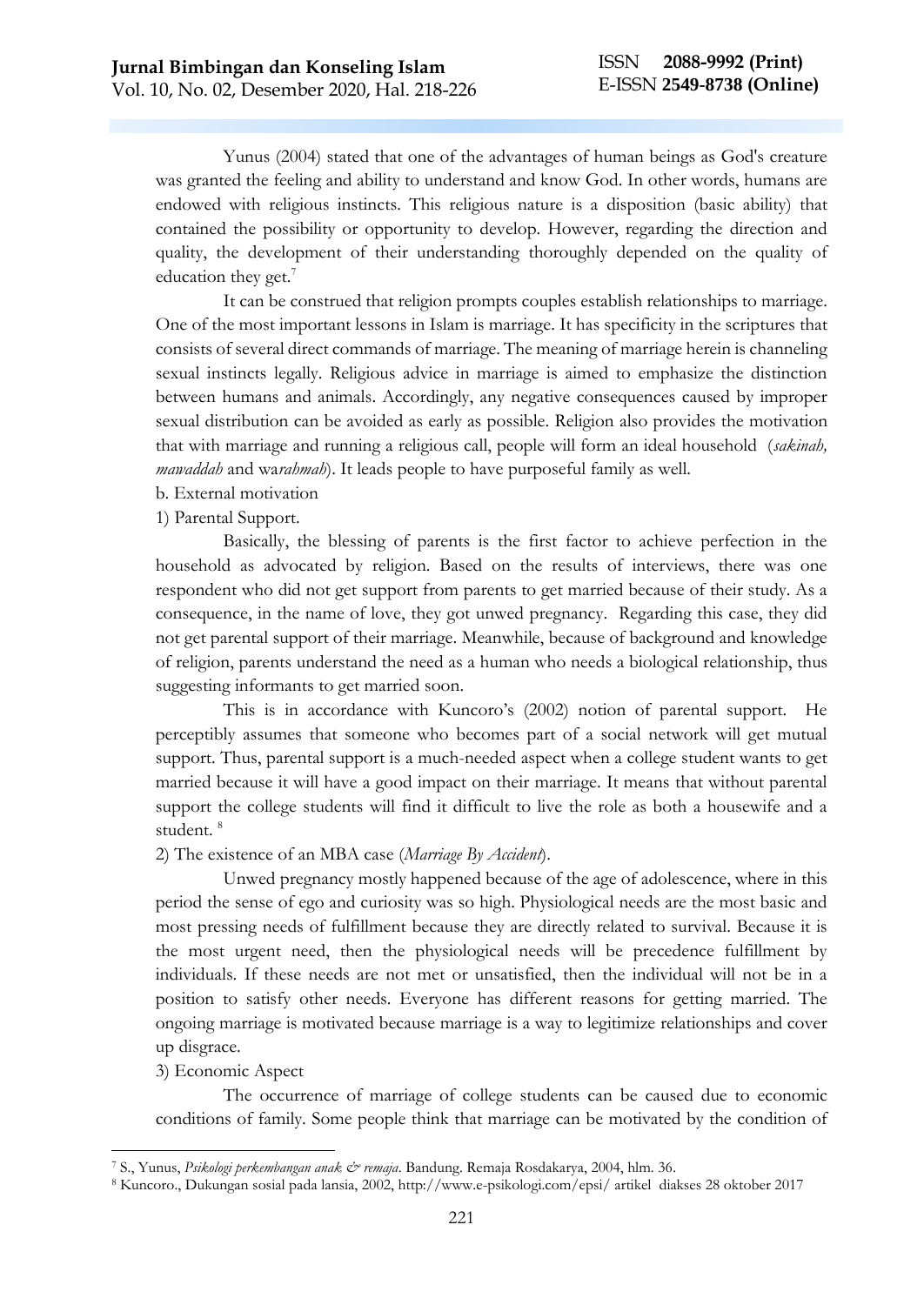poor families. Parents who marry off their children consider that their children's marriage will reduce their economic burden. It is based on perception that a husband will take responsibility to his woman after marriage. The parents even expect that their married children can support their financial issue. The results of previous observations and studies explain that background of weak economic conditions becomes factors of marriage, but actually there are cases of marriage due to economically capable families instead.

According to Dew (2012) one study revealed the relationship between low levels of economic pressure and the value of savings or family income was one of the causes of family problems. It could be because economy is a pillar that sustains life. Commonly, Economic problems can occur in every unit of society. In some cases, many families faced failure because of inappropriate attitude in facing it. Therefore, it can be assumed that family conflicts will change because they measure different aspects of marital quality.<sup>9</sup>

4) Socio-Cultural Conditions

Culture contains values implemented in all community joints. This value affects human behavior and actions both individually and in-group. Value, in other words, is a collection of all attitudes and feelings that are always expressed through human behavior in determining badness and goodness. Culture has become the norm and life guidelines of a community. This problem is resulted from point of views of traditional people. They still believe that marriage will accelerate the process of maturity and change the mindset of the spouse. The rural community in East Lombok presumes that a woman is considered ready to get married when she has turned 19 years old.

## **2. The Problematics of married college Students during their study at Hamzanwadi University**

### a. Academic Problematics

The academic problem is an obstacle experienced by married students especially when they are pregnant and give birth. Based on the results, two of three respondents explained that they were worried about something happening in pregnancy. Then, the respondents took a leave due to that reason. It means that they need to take time to adapt when becoming a mother who just gave birth. Consequently, this condition also causes a sense of laziness and a burden in the household, which also become an academic burden.

b. Non-Academic Problematics

Non-academic problems also occur in college students such as feeling saturated, still have a high ego, and the existence of polygamy cases. Every married couple, especially in couples that marry as teenagers, needs adjustment of marriage. In their teenage, emotions are still very unstable, so there needs to be mutual understanding between partners. Emotions affects the way people think in facing conflict. But when emotions have reached such a high intensity that human becomes difficult to think efficiently. For that reason, emotional intelligence takes a very important role to be able to think both carefully and objectively. Similar to marriage, emotional intelligence plays an important role in shaping the adjustment. The high selfishness of marriage at young age becomes one of the non-academic problems

<sup>9</sup> Dew, J. P, *A financial issue, a relationship issue, or birth? examining the predictors of martial financial conflict,* Vol. 3, Issu 1, (2012) hlm. 44-45.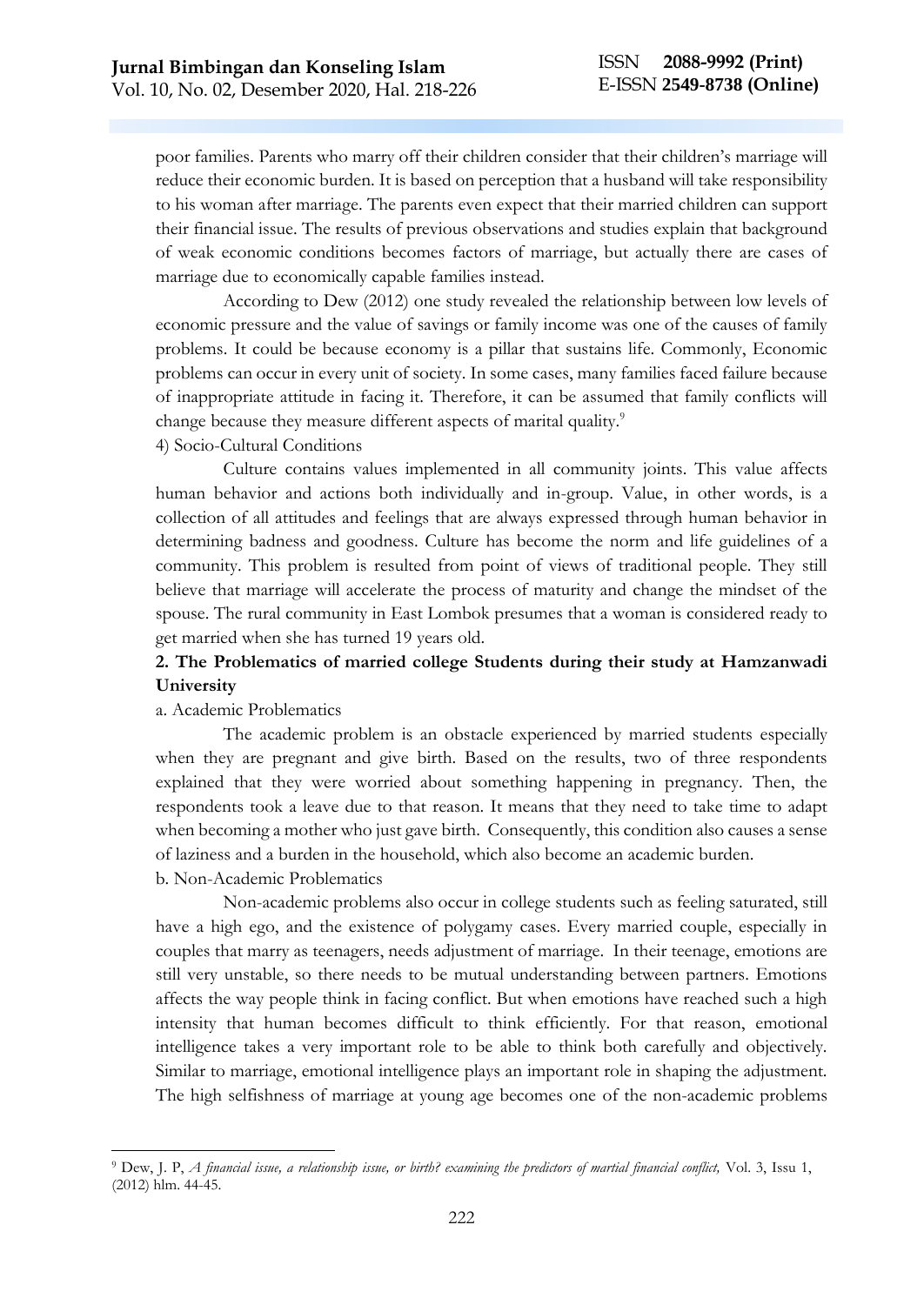encountered by married students. It is supposedly useful when they are having trouble with a partner and nobody wants to budge then it will affect their mood to learn.

Walgito (2011) says that psychological factors are closely related to one's age factor. Where it is seen in terms of developmental psychology, with the increasing age of a person, is expected to be more mature again psychological condition. To survive the marriage, couple is expected to pay attention to its psychological aspects of the couple that have matured. One of the characteristics of a person's maturity can be seen from a psychological point of view. If someone has controlled his emotions, then one can think well and put the problem according to objective circumstances.<sup>10</sup>

The occurrence of polygamy in many cases will lead to an unsteady relationship and foundation in a family. The duties of each spouse to maintain the integrity of the household will become obstructed or even messy. The reality of polygamy will harm the family itself (child and wife). The duty of the wife who clean the house, prepare for the needs of the husband will feel heavy because of the burden of feelings of him. For children, the time to get affection from both parents, primary education will be divided with the second wife.

Basically, almost all religious lessons emphasize on the type of monogamy. However, there are certain religious lessons (read: Islam) that allow their people to do polygamy with certain conditions. Although polygamous marriages take religious lessons as a basis, many polygamous phenomena do not please their spouses, especially for wives because husbands do not apply justly or because polygamy is done confidentially so husbands continue to lie against their wives.<sup>11</sup>

## **3. Solution of Student Problems of Hamzanwadi University Married At Lecture** a. Time management

Time management is a way that can be done to balance time for learning or work, fun or leisure, and resting effectively. Without realizing it, every time we actually have made some decisions related to time management. Based on three respondents who are able decide when to go to college, study at home, exercise, worship, visit the library, relax, discuss with friends, and shop. All of these decisions play an important role to regulate a good time management.

## b. Leave

Students' leave is a condition where students can not attend academic activities either on-course or on-going semester based on the reasons that can be accounted for. These reasons may be considered to grant a college leave request such as health, financial problems, or other personal matters.

c. Through dialogue with spouse

Reluctance in making a dialogue is one of the problems experienced by many couples both newly married and long married. Non-current communication can erode the most stable relationship. Monotone is (burnout) as a state of physical exhaustion, emotional, and mental.

<sup>10</sup> Bimo Walgito, *Bimbingan dan konseling perkawinan*. Yogyakarta: Andi offset: 2011, hlm. 22.

<sup>11</sup> V. Reyneta, Kebijakan poligami: ''Kekerasan negara terhadap perempuan '' daam *jurnal perempuan nomor 31 maret* , 2003. Hlm. 16.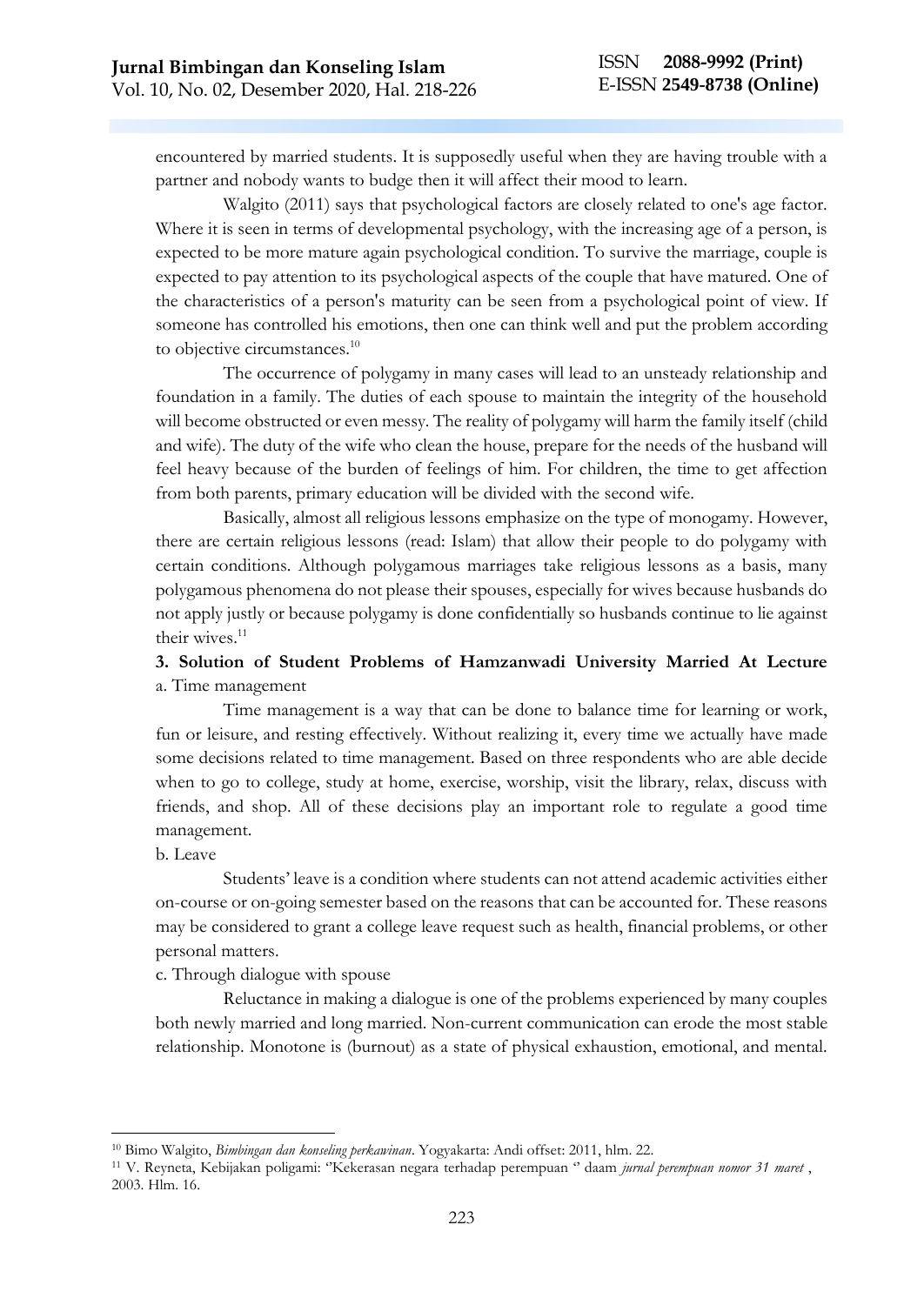The characteristics of individuals who experience monotonous situation are feelings of helplessness and hopelessness, dry feeling, negative self-concept and negative attitude.<sup>12</sup>

To overcome this, couples are supposed to make time to communicate with each other, even if only for a few minutes. Couples must also be careful in speaking emotionally; emotions will only interfere with the process of conversation and good relationship of the couple. If the couple is not able to say things to improve the situation, it is suggested to give each other time to calm down. It is important to understand the relationship in order to give satisfaction to the couple. But, in fact, the process of building a family, each partner comes from different characters, ethics and thoughts; then in building family they should avoid arguing and creating potential interference in the relationship.

d. Consulting to religious leaders

Religion takes a role in human life as a guide to its behavior in taking a decision. Based on the findings of the research, the household problem faced is mostly experienced in fostering the household. Households are regarded as a small kingdom where there is a king, namely husband and a wife as a queen and children as the people of the kingdom. e. Motivation

Motivation is an influential factor that can trigger a sense of enthusiasm and is able to change the behavior of humans or individuals to lead to better things for themselves. Motivation has a particular role, in terms of growing passion, feeling happy and passionate in taking action. Motivation will lead a person to make changes, give direction in reaching what is desired, determine the attitude or behavior that will be done and get what is wanted.

At certain times, humans have many needs. Some needs may be physiologically biogenetic such as hunger, thirst, and sexiness. In addition, another need emerges from a psychological state such as the need for recognition, appreciation, or belonging. This need becomes a motive when aroused with sufficient levels and it is an urgent need to encourage a person to act.<sup>13</sup>

Women who get married in college, with a series of changes, has possibility to experience various disorders in the lecture. Motivation is used to pursue or complete studies as an incentive for someone to succeed with the standard of excellence. A woman who has the drive to complete a study (for married couples) will seek a situation where they can achieve personal responsibility. Then she applies it for finding solutions and challenges in order to solve problems and receive feedback as a responsibility for success.

## **Conclusions And Suggestions**

## **Conclusions**

Based on the results of research and discussion, the research draws conclusion as follows:

1. The underlying factor of students' marriage at Hamzanwadi Selong University are: students' decision to marry during the lecture is based on various things, namely factors that

<sup>12</sup> Suwarjo & Purnama. D.S., *Model bimbingan kompetensi pribadi sosial bagi siswa SMA yang mengalami kejenuhan belajar (burnout),* Universitas Negeri Yogyakarta. Tidak diterbitkan, 2014, hlm. 12.

<sup>13</sup> J Mills,., *Clarifications on trieb freud's theory of motivation reinstated. journal psychoanalytic psychology*, 2004, hlm. 673-677).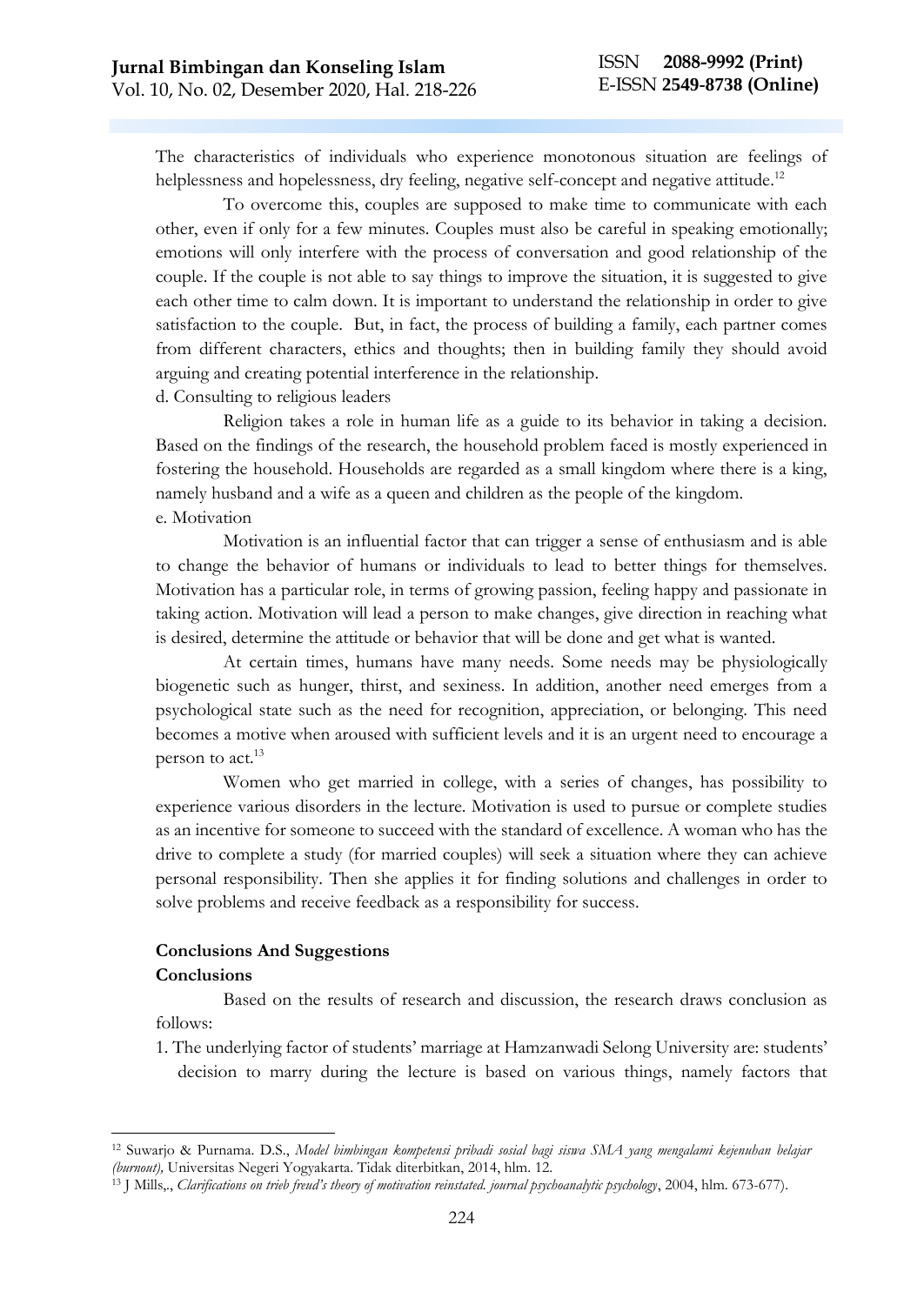motivated by a sense of love that the individual's understanding of religion, support from people, the case of unwed pregnancy, economic, and socio-cultural conditions.

- 2. Problems of students who married at college at Hamzanwadi Selong University are: (a) academic problems such as students often skip the class, laziness factors, unable to manage the time. (b) Non-academic problems are problems related to family problems such as monotonous situation, imposing their own will and the existence of polygamy.
- 3. Solutions for problems occured at Hamzanwadi Selong University: (a) Taking leave is a solution taken by students when experiencing academic problems such as frequently skip college due to pregnancy and childbirth. (b) Obtain motivation from those closest to their husbands and parents (c) rearrange a goo time management for those who cannot manage the time well (d) Do dialogue with partner is one of the ways used by the three students when facing problems in the household such as monotonous circumstance and nobody wants to budge. (e) When facing the problem of polygamy students consult to religious leaders.

## **Suggestions**

- 1. For students
- a) Before deciding to marry while in college study, they should consider more carefully about the decision to be taken and ready to face all the problems and consequences that occur when deciding to get married.
- b) Respondents should be more responsible for their roles and responsibilities as wives and as students. They should take responsibility and can run it properly as it should, consequently lectures and household life run in balance and achieve a better goal.
- 2. For parents
- a) They should provide support to married students in order to always struggle in the role and responsibilities as a student as well as a wife in order to run its role well and balanced.
- b) They should maintain good relationships by giving attention, support and good communications to the respondents (their children) to keep the spirit of the role and both can be balanced.
- 3. For Couples

They should motivate each other to solve internal problems of their family.

4. For readers and further researchers

For other researchers if you want to do research on students who married at college, you should be able to pay attention to other things such as background and reason students in deciding to marry as well as the readiness and consequences that must be accepted on the decision taken.

## **References**

Dew, J. P., (2012) A financial issue, a relationship issue, or birth? examining the predictors of martial financial conflict, Vol. 3, Issu 1.